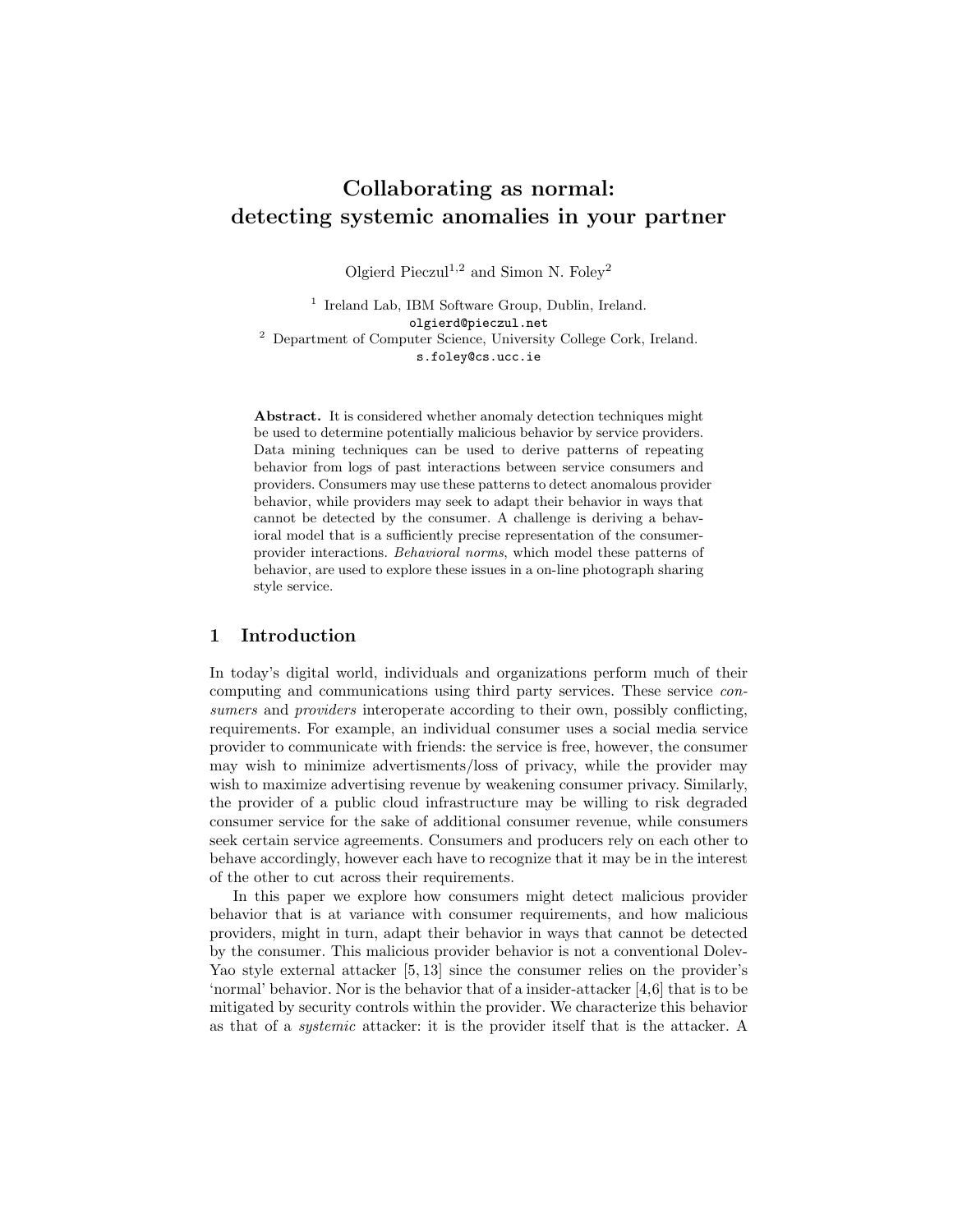systemic attack may result from the deliberate intentions of a provider or arise from an incompetent provider that itself has been compromised in some way.

In principle, a consumer could use a reference monitor to check provider interaction against policies of acceptable behaviors. In practice, however, the scale and complexity of the systems involved mean that it is not reasonable to expect a complete and coherent specification of such behaviors, regardless of the consumer's understanding of the requirements. A proactive consumer might use browser-based security controls [11] in an attempt to prevent Cross Site Scripting attacks coming via an incompetent provider, write some network-packet controls in effort to block unwanted content, rely on protocols such as OAuth [9] to control access, or even use task-based polices [15] to control provider interaction sequences. Such consumer-side controls on provider interaction will likely be ad-hoc and incomplete, focusing on behavior perceived to be critical, with an assumption that other activities, known or unknown, are not significant. However, it is often the side-activities that can lead to security concerns.

We argue that  $log$  data of past interactions between consumer and provider(s) can be used to derive policies of acceptable behavior and that the consumer can use anomaly detection techniques to monitor provider compliance. When a consumer is unable to (fully) articulate their expectation of a provider, then the consumer should be interested in knowing when provider behavior deviates from what are considered 'normal' interactions of the past. This deviation may be an indication of a security concern. Such system log mining techniques have been used elsewhere to infer acceptable behavior/policies for anomaly detection [7,12] process mining  $[1-3]$  and security policy mining  $[8,10]$ . In this paper we consider how the system log mining techniques described in [12] might be used by a service consumer to discover models for these 'normal' interactions and which can be used to monitor for potential systemic attacks by service providers.

The paper is organized as follows. Section 2 sketches the operation of a simple online photograph sharing service. Section 3 outlines how a behavioral norm model might be generated from a consumer's log of their interaction with this service. Sections 4 and 5 explore how this behavioral norm model might be used to detect anomalies in single and collaborating provider services. While this paper is exploratory, Section 6 outlines how behavioral norms have been evaluated in practice. Section 7 concludes the paper.

#### 2 An online photograph sharing service

Consider an on-line photograph hosting and sharing service. The service allows users to upload and store their photographs, establish a network of friends with whom to share photographs, comment on photographs, and so forth. The service also provides activity tracking of the users and their friends. Users can view the actions they have performed (for example, the photographs they uploaded and when), and limited tracking of the actions of other users (for example, accesses and comments on the photographs they share). For example, Figure 1 provides a fragment of a log of such actions that are visible to the user Frank.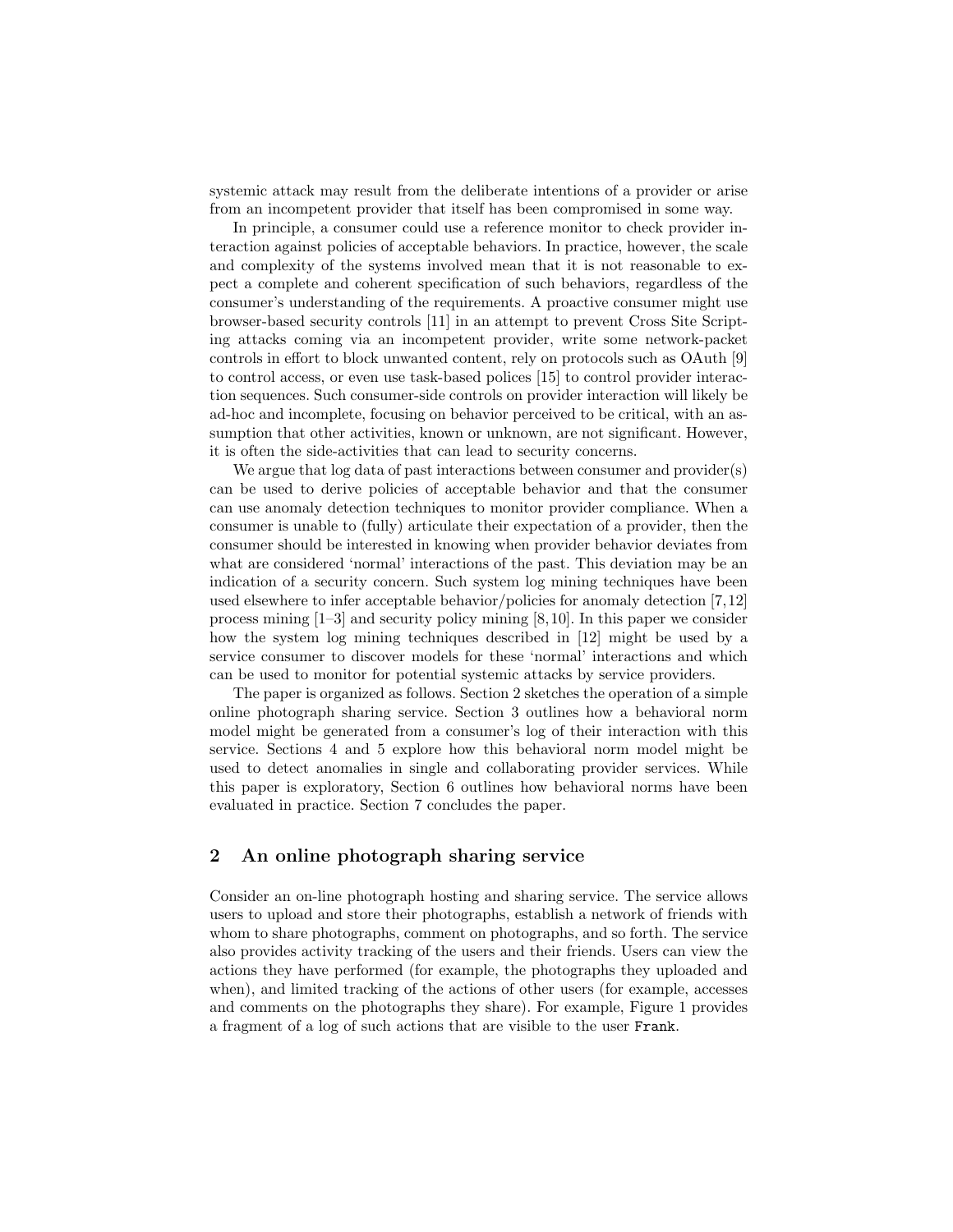| time                                                                                                                                                                 | user                                                        | context                        | action                                                                | id                                        | extra                                                         |
|----------------------------------------------------------------------------------------------------------------------------------------------------------------------|-------------------------------------------------------------|--------------------------------|-----------------------------------------------------------------------|-------------------------------------------|---------------------------------------------------------------|
| $2013 - 11 - 04$ 16:53:05<br>$2013 - 11 - 04$ 16:55:21<br>$2013 - 11 - 04$ 16:57:55<br>$2013 - 11 - 04$ 17:01:03<br>2013-11-04 17:04:29<br>$2013 - 11 - 04$ 17:05:18 | Frank self<br>Frank self<br>Frank<br>Frank<br>Lucy<br>Frank | self<br>self<br>friend<br>self | login<br>upload_photo<br>upload_photo<br>share<br>view_photo<br>share | img23<br>img24<br>img23<br>img23<br>img24 | Holidays 2013<br>New bike<br>Lucy<br>$\qquad \qquad -$<br>Bob |
| $2013 - 11 - 04$ 17:05:19<br>$2013 - 11 - 04$ 17:21:34<br>$2013 - 11 - 04$ 17:22:01<br>$\cdots$                                                                      | Lucy<br><b>Bob</b><br><b>Bob</b>                            | friend<br>friend<br>friend     | comment<br>view_photo<br>comment                                      | img23<br>img24<br>img24                   | I wish, I was there<br>$\overline{\phantom{0}}$<br>Nice!      |

Fig. 1. Partial log from the photo hosting service

This activity data need not necessarily come from a conventional text log. Actions/events may be presented to the consumer by the provider using a web interface or as a feed in some common format such as RSS or ATOM and we assume that a consumer is be able to view the events relevant to its interaction with the provider. Events are comprised of attributes; the events in Figure 1 have attributes that provide time of event, user name, action carried out, and whether the action is carried out by the user viewing the log (the context value self) a friend or other user, the image id, and any extra data.

Studying Figure 1, we see that Frank logs-in, uploads two photographs, shares photographs with users Lucy and Bob who in turn view and comment.

Our goal is to discover a model that represents (provider) behavior from the event log that includes the fragment in Figure 1. Analyzing the log events contiguously/in the order in which they appear in Figure 1 does not provide much insight into the behavioral patterns of the provider. For example, representing the behavior in terms of short-range correlations between events, such as ngrams [7], does not reveal any interesting patterns of behavior.

However, a closer inspection of the log in Figure 1 reveals what appears to be two, interleaving, transaction-like patterns of behavior. In the first, Frank uploads a photo img23, shares it with Lucy who then views and comments. In the second, the same sequence of actions occur in relation to Frank sharing img24 with user Bob. This analysis identifies a simple transaction-style behavior in the log fragment:

<upload photo, share photo, view photo, comment photo>

In identifying these transaction style patterns it is important to distinguish the roles that are played by the different event attributes. Intuitively, the attribute value action represents the operation being carried out by the event and this operation is effectively parameterized by the image identifier (target attribute id). For the purposes of this paper we choose to ignore the time attribute as not playing a role in the behavior of the provider (other than providing event temporal ordering). Further study of the log is required to decide whether the user, context and extra attribute values should play a role in this transaction.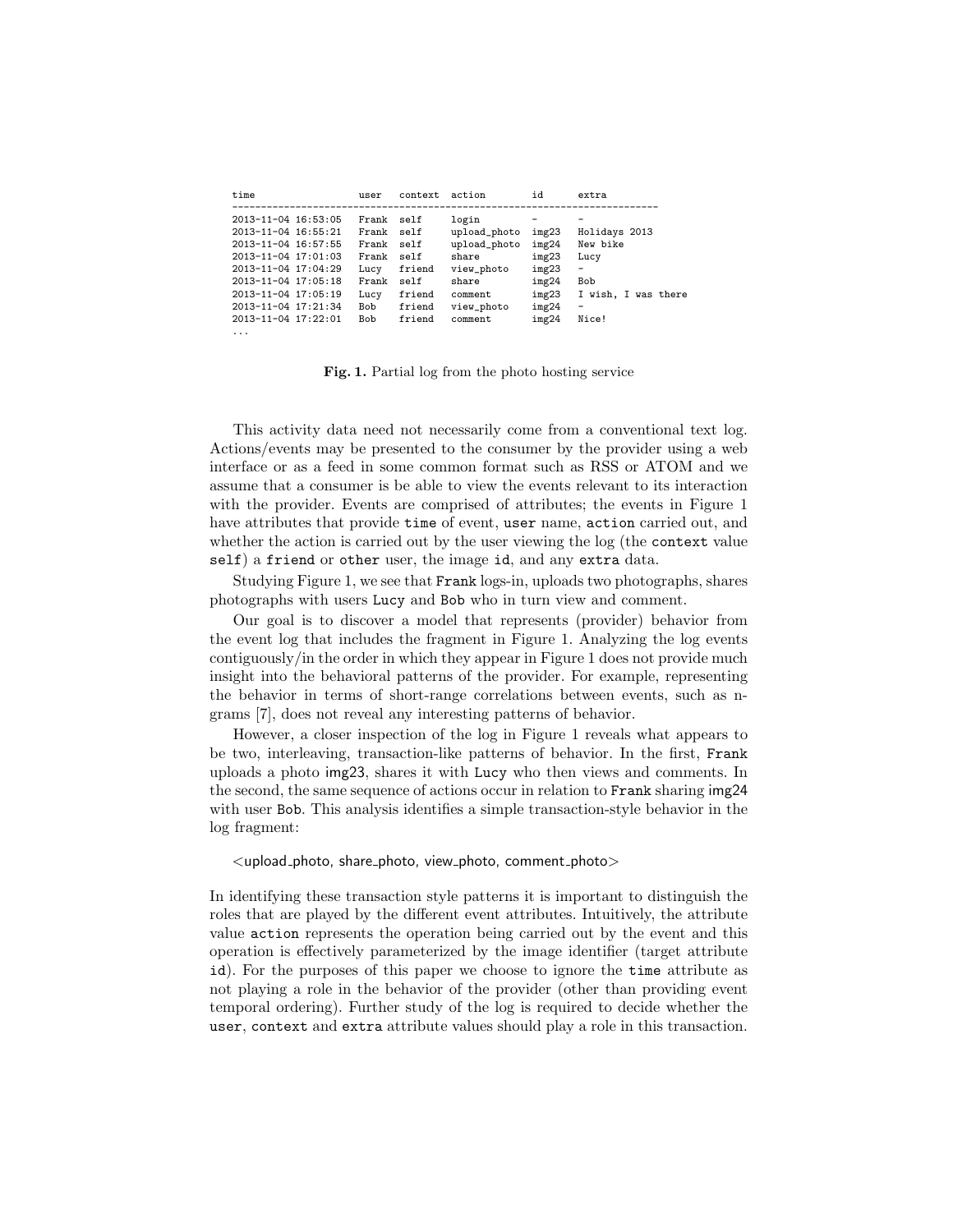### 3 Behavioral norms

Behavorial norms [12] represent repeating patterns of behavior at different levels of abstraction that can be discovered from event traces/logs. A search process has been developed [12] can be used to determine the event attributes that represent the operations and parameters for potential norms discovered in the event log. These norms may be represented in various forms, such as a database of n-grams.

Considering the log fragment in Figure 1, the search process discovers a behavioral norm depicted as:

<self.upload\_photo, self.share\_photo, friend.view\_photo, friend.comment\_photo>

This is a transaction-style sequence of actions. The search identifies attributes context and action values as representing the event operation on common target attribute id values while attributes time and extra are considered to have no discernible effect on behavior. Thus, the log sub-sequence

| 2013-11-04 16:55:21 Frank self             |  |       |            | upload_photo img23 Holidays 2013 |
|--------------------------------------------|--|-------|------------|----------------------------------|
| 2013-11-04 17:01:03 Frank self             |  | share | img23 Lucy |                                  |
| 2013-11-04 17:04:29 Lucy friend view_photo |  |       | img23 -    |                                  |
| 2013-11-04 17:05:19 Lucy friend comment    |  |       |            | img23 I wish, I was there        |

is a valid instantiation of the above norm, while the sub-sequence

| $\cdots$            |            |                        |           |                           |
|---------------------|------------|------------------------|-----------|---------------------------|
| 2013-11-04 16:55:21 | Frank self | upload_photo img23     |           | Holidays 2013             |
| 2013-11-04 17:01:03 | Frank self | share                  | img23     | Lucy                      |
| 2013-11-04 17:04:29 |            | Lucy friend view_photo | $img23 -$ |                           |
| 2013-11-04 17:05:19 |            | Lucy friend comment    |           | img24 I wish, I was there |
| $\cdots$            |            |                        |           |                           |

is not a valid instantiation of the norm as it does not involve a common photograph id.

Figure 2 depicts likely behavioral norms that might be discovered if given a complete provider log for Frank. The first norm describes the behavior that

2 <friend.upload\_photo, friend.share\_photo, self.view\_photo, self.comment\_photo> <friend.upload\_photo, self.view\_photo, self.comment\_photo>

```
3 <friend.upload_photo, self.view_photo, self.comment_photo>
```

```
4 <other.connect_request, self.accept_connect_request><br>5 <self.connect request. other.accept connect request>
```

```
5 <self.connect_request, other.accept_connect_request>
```
Fig. 2. Norms for user's collaboration with photo hosting service provider

can be observed from Figure 1. The other norms represent additional kinds of typical 'normal' behavior, such as Frank viewing photos shared by other users, or connecting with friends.

The norms in Figure 2 represent provider (online service) behavior that could be discovered by a consumer (Frank) analyzing his event logs. These 'discovered' norms provide insight into the behavior of the provider. Frank and his community usage patterns and configuration, such as privacy settings, are reflected in

<sup>1</sup> <self.upload\_photo, self.share\_photo, friend.view\_photo, friend.comment\_photo>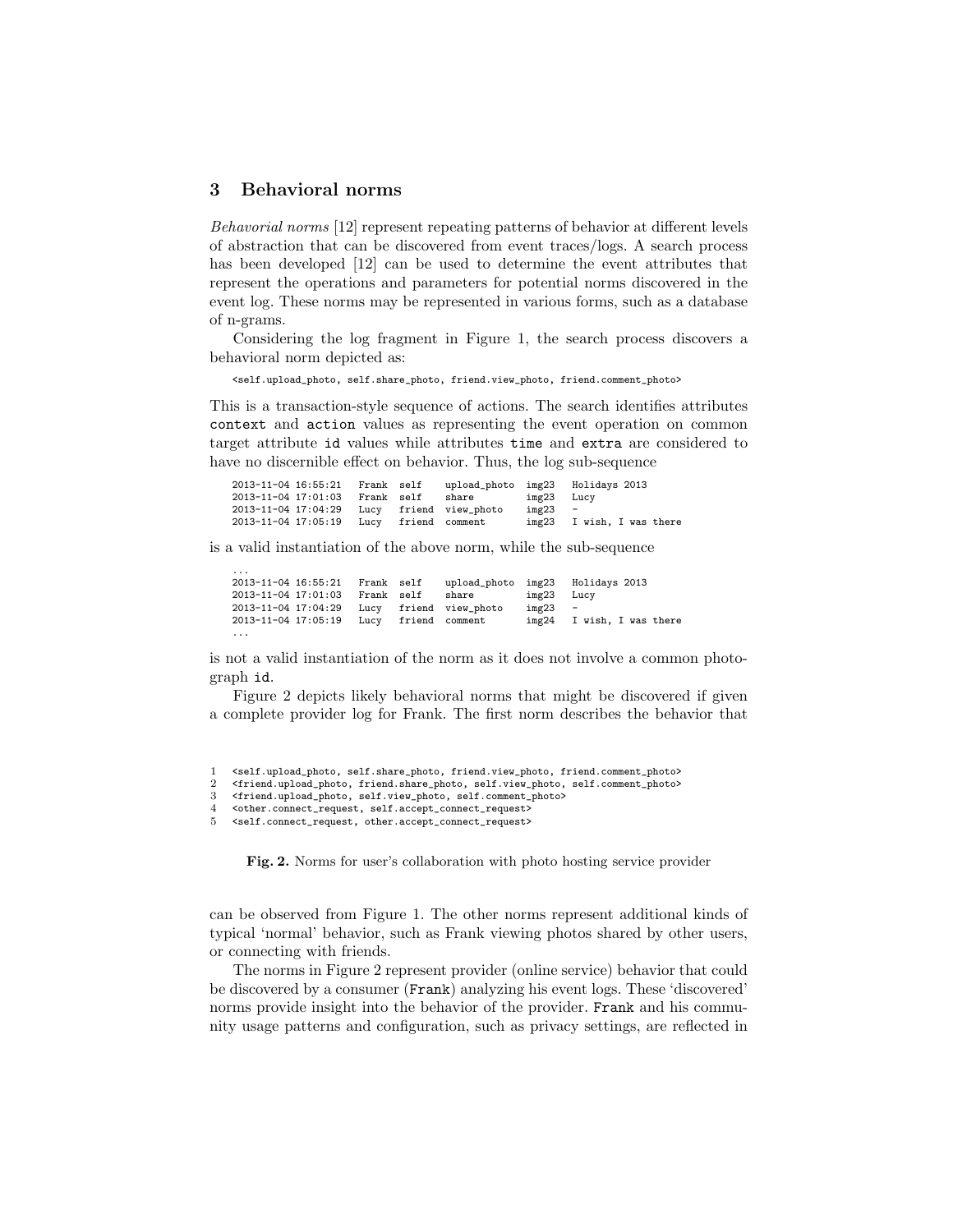these norms. For example, Frank uses the service's default privacy policy that considers newly upload photos as private. This requires him to explicitly share every photo before it is viewed by other users. Some of Frank's friends have a similar configuration, and this is reflected in the second norm. Other friends configured their account differently to make all of their uploaded photos visible to their friends or public, by default. This behavior is captured in the third norm, which lacks an explicit sharing operation.

#### 4 Provider Anomalies

Assume that Frank's photo hosting service wishes to attract additional traffic and increase the amount of content that is available to their users. To do this, they decide to change their default application behavior. The change is to make all new content visible to the user's friends by default. Users can still configure the policy explicitly in order to override default behavior. Unaware of the new default setting, Frank continues to use the service and uploads new images. Frank's friends may now see the image instantly, without Frank's explicit action to share. This change is made to only the default behavior of the application. It does not modify application's terms of use nor the privacy policy. Frank still has the right to restrict his content, configure his policy differently, or remove any of his content. While this provider change may be done entirely legally it has a negative effect on Frank's use of the application.

Frank's set of norms may be used to detect this application change. His service provider, after the change, will start generating the logs that cannot be matched to the norms in Figure 2. This unrecognized activity may be considered an anomaly and alert Frank to investigate the change. Performing norm discovery on the new log can reveal that a new norm has emerged:

<self.upload\_photo, friend.view\_photo, friend.comment\_photo>

This anomaly is specific to Frank's interaction with the service. For other users, such as those whose photos are shared with others by default, the change has no impact. For such users, the above norm would already be considered an acceptable norm (based on the analysis of their logs).

#### 5 Anomalies across multiple collaborating providers

Continuing the example, Frank uses an additional service provider: an on-line photograph printing service. Using this service he can order prints for his photographs on-line and have them delivered to the friends and family. The service is integrated with Frank's photograph hosting provider. This is convenient for Frank as he can give the printing site permission to access his photographs and order prints without the need to re-upload. The access delegation can be done using a standard protocol such as OAuth [9]. In a typical scenario, Frank accesses the printing service, and selects his hosting service as the location of images.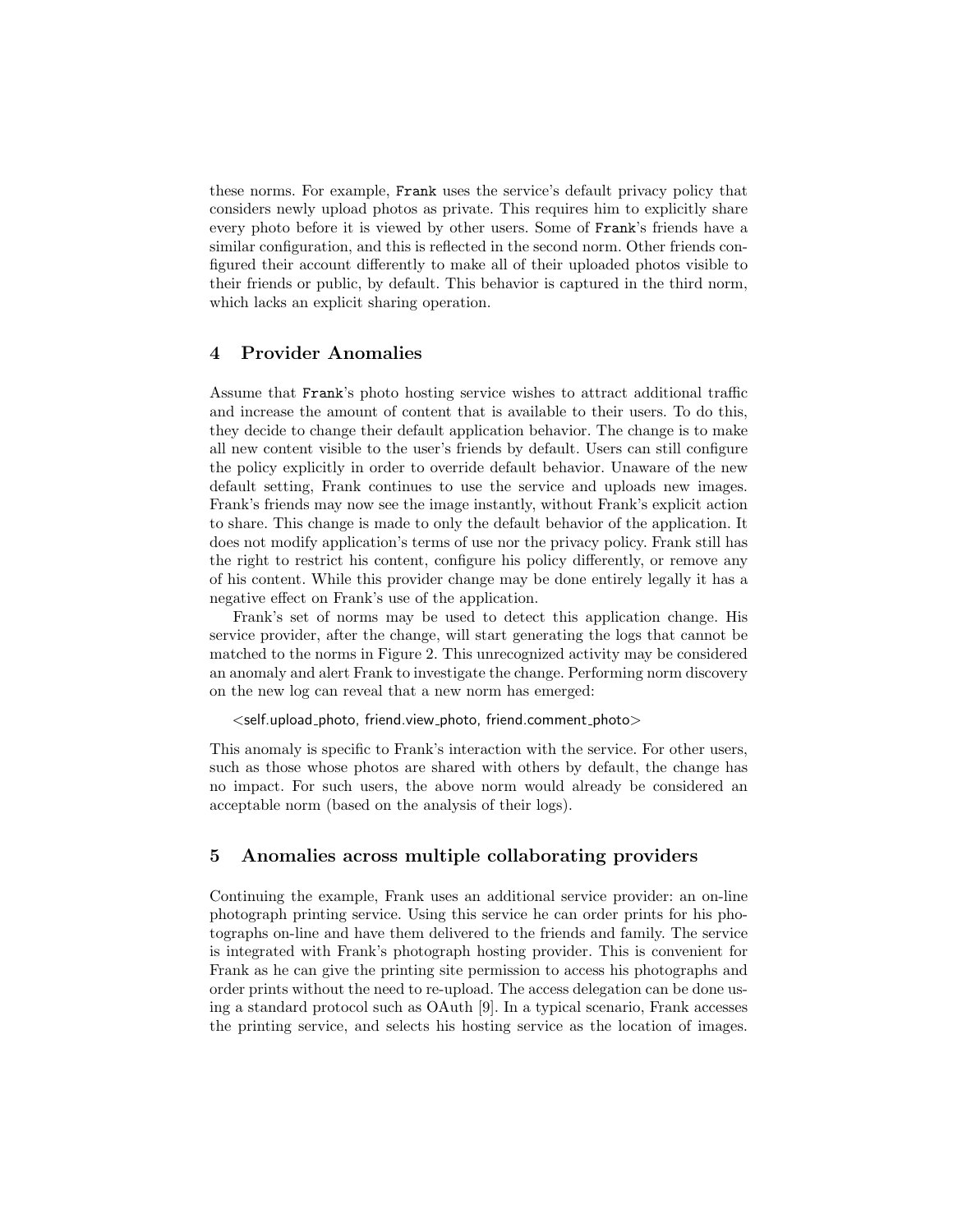The printing service accesses Frank's account and downloads photograph miniatures. Frank selects the photographs that he wants printed and for each of them the printing service, with its delegated authority from the photograph sharing service, downloads the full size image files.

The logs (visible to Frank) from both providers for such a scenario are presented at Listing 3. Log events now originate from two different service providers and this is distinguished by a new event attribute provider in the logs. In addition, events for actions performed on behalf of Frank by the printing service provider have a context attribute value prtsvc in the hosting provider log.

| PRINT SERVICE (provider=print) |                     |       | HOSTING SERVICE (provider=host) |                     |                                           |       |
|--------------------------------|---------------------|-------|---------------------------------|---------------------|-------------------------------------------|-------|
| time                           | user context action | id    | time                            | user context action |                                           | id    |
| $19:31:05$ Frank self          | new order           |       |                                 |                     |                                           |       |
|                                |                     |       |                                 |                     | 19:31:19 Frank prtsvc list_photos         |       |
|                                |                     |       |                                 |                     | 19:31:20 Frank prtsvc get_thumbnail img01 |       |
|                                |                     |       |                                 |                     | 19:31:20 Frank prtsvc get_thumbnail img02 |       |
|                                |                     |       | .                               |                     |                                           |       |
|                                |                     |       |                                 |                     | 19:31:21 Frank prtsvc get_thumbnail img08 |       |
| $19:33:41$ Frank self          | select              | img03 |                                 |                     |                                           |       |
| $19:33:52$ Frank self          | select              | img07 |                                 |                     |                                           |       |
|                                |                     |       |                                 |                     | 19:34:06 Frank prtsvc get_fullsize        | img03 |
|                                |                     |       |                                 |                     | 19:34:08 Frank prtsvc get_fullsize        | img07 |
| $19:36:02$ Frank self          | submit order        |       |                                 |                     |                                           |       |

Fig. 3. Two producers collaboration

Frank has given the printing service a permission to access his photos. While short-lived permission delegations are possible in schemes such as OAuth, many providers offer long-lived offline permissions, which are often requested by the third-party providers [14], irrespective of the dangers. The expected behavior is that the service will only access the photos when Frank places a print order. Technically however, there is no such restriction and the print service may access the photos at any time. Frank can only trust that this service provider will behave properly.

Analyzing the hosting service log in isolation the following norm may be discovered:

<prtsvc.list\_photos, prtsvc.get\_thumbnail, prtsvc.get\_fullsize>

This norm represents the typical way in which a print service accesses user photographs when interacting with the hosting service. With its delegated permission from Frank, the printing service could decide to download all of Frank's photos in the background without interaction with Frank. This activity will generate a log in the hosting service. Based on the behavioral norm above, however, this activity can be regarded as 'normal'.

Building the behavioral norms from the individual printer service log is insufficient to fully capture the interaction between consumer and the two providers. The norms should be discovered from a single log that aggregates the events from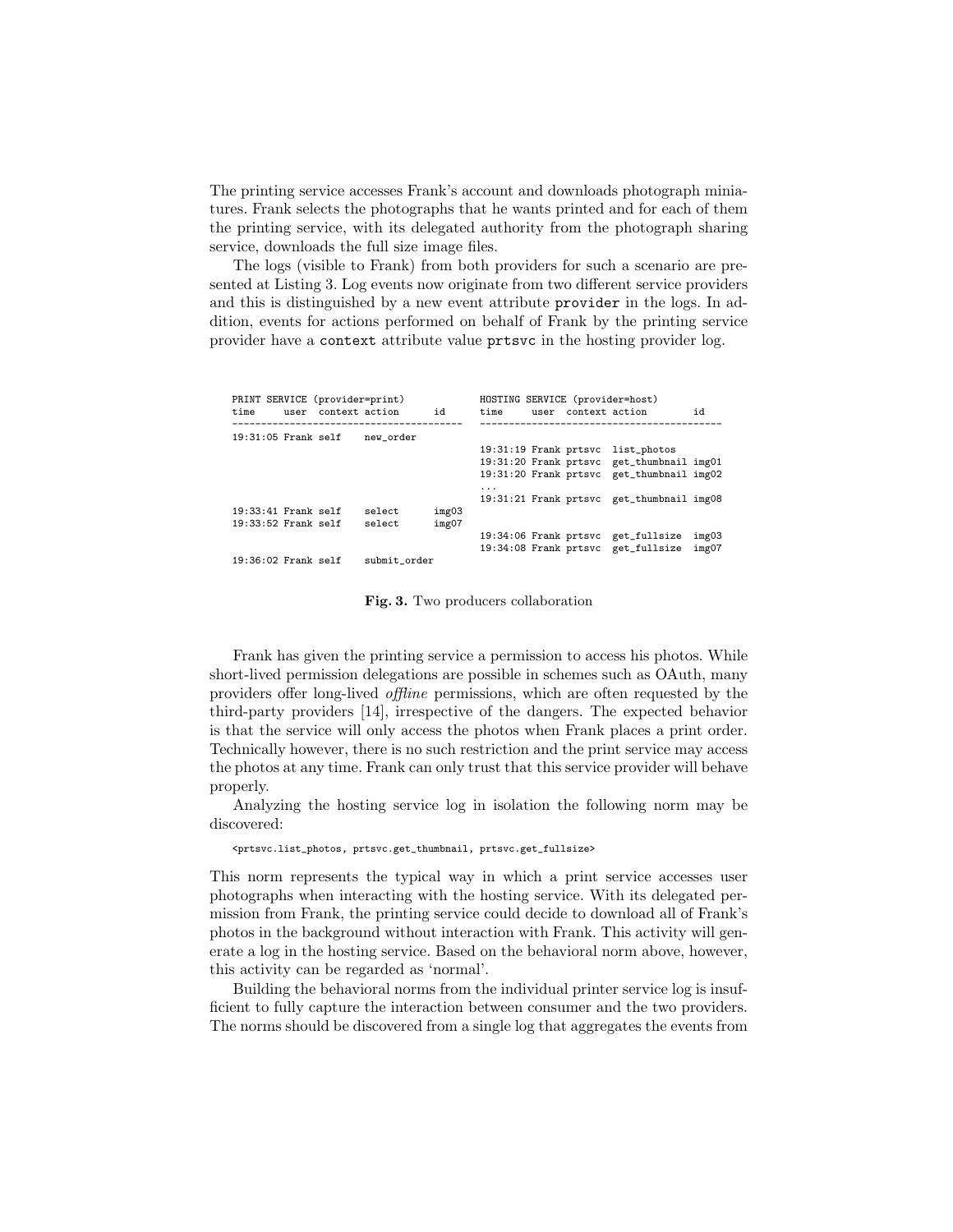both service providers. In this case, log operations are characterized in terms of three attributes: provider.context.action with a sample norm

<print.self.new order, host.prtsvc.list photos, host.prtsvc.get thumbnail, print.self.select, host.prtsvc.get\_fullsize, print.self.complete\_order>

This norm captures aggregated behavior of all of the parties collaborating together. Any activity of printing service unrelated to Frank's print ordering will be considered abnormal, as it will not match the norm.

## 6 Norms in action

This paper explores the use of behavioral norms to help interpret anomalies in the interactions between a consumer with its providers. Previous research [12] evaluated the effectiveness of using behavioral norms to represent emergent behavior from system logs. The evaluation demonstrated that behavioral norms can be discovered in logs from a simulated system and in logs from a real-world enterprise on-line collaboration application. The logs contained relatively lowlevel system attributes and the norm discovery process identified attributes for event actions and targets for the norm transactions.

In practice, the sequence of operations may not be identical even if two parts of log represent the same behavior. For that reason, norms are represented as patterns that match sequences to certain degree of similarity. This similarity level, if set high, it produces large number of very precise norms. If it is low, model contains fewer, more general norms. During the norm search the suitable similarity level is identified.

In a further experiment, we considered how adverse changes in a system configuration might be detected in terms of changes in norms. The simulated application system in [12] was augmented to include a simple access-control mechanism that governed the operations carried out by users. The resulting behavioral norms for the application system reflected the constraints by the underlying access control system. The simulation was modified to reflect a security flaw whereby the access control policy was disabled and this resulted, as anticipated, in the identification of new application behavioral norms. These norms described new behaviors corresponding to system activity with different then previously recorded access rights. Figure 4 depicts comparison between number of norms (for different levels of similarity) for system before and after the change. These experiments confirmed that behavioral model can be successfully built, and reasoned about, from arbitrary system logs with unknown structure of events. In this paper we used the behavior norms model to help interpret anomalies in service consumer-provider scenario. We are currently exploring how this might be evaluated in practice.

## 7 Discussion

Consumer security is impacted by the provider services with which it directly or indirectly interacts. Individually, providers may have different motivations in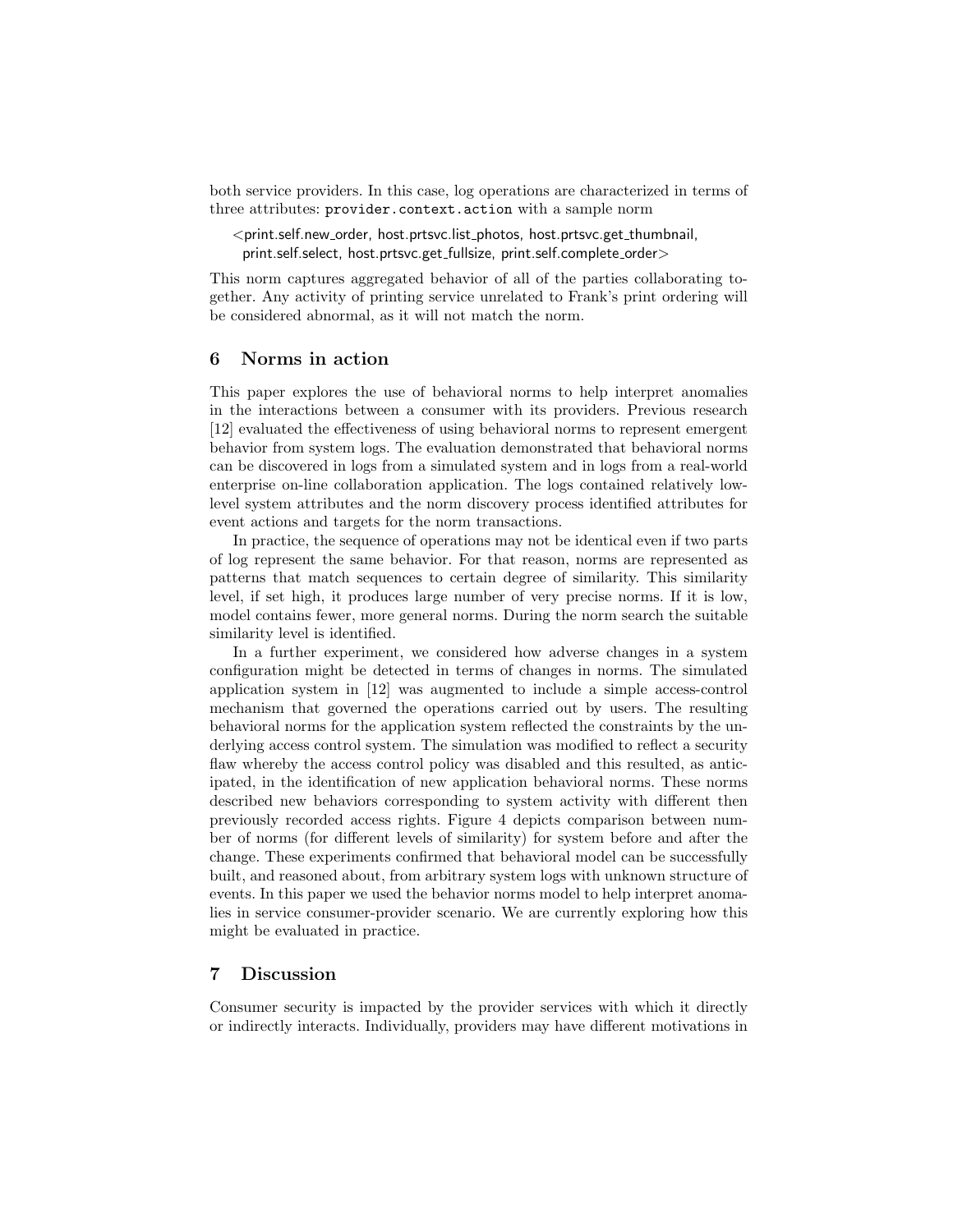

Fig. 4. Number of norms before and after configuration change [12]

providing service and the security mechanisms available to the consumer to control interaction tend to be weak. For example, service providers often provide only coarse grained access controls to their consumers. When multiple applications need to collaborate, they may be given more access than is actually required.

We argue that anomaly detection style techniques can be used by a consumer to monitor interactions with providers. The challenge is to formulate a sufficiently precise model of 'normal' interaction and we propose that consumers mine their provider logs to build models of past, presumably acceptable, behavior. We propose using behavioral norms [12] to model multiple patterns of behavior in a system log.

Conventional anomaly detection is routinely used to help protect a provider from malicious consumers; we have considered using anomaly detection to protect a consumer from multiple, possibly collaborating, providers. A single consumer transaction may span multiple providers interacting with each other and the consumer. Prescribing rules for each of the providers separately is not sufficient. As seen in Section 5, an anomaly may not manifest itself when only single provider-centric rules are considered. The anomaly may be an acceptable activity from the individual provider, but be unacceptable when considered part of a value chain.

Another difficulty in determining normal interaction is distinguishing acceptable and unacceptable provider intertaction. Simply comparing provider behavior against known and precise access control rules is not sufficient. Section 4 illustrated how provider misbehavior can be subtle and within the boundaries of the contract, but is a deviation from normal/past interactions.

If consumers can use behavioral norms to detect malicious provider behavior then a malicious provider might attempt to use the same norms to guide behavior adaptation in ways that cannot be detected by the consumer. This corresponds to a mimicry style attack [16], used to bypass anomaly detection systems. For example, in an n-gram based model [7], the attacker crafts an at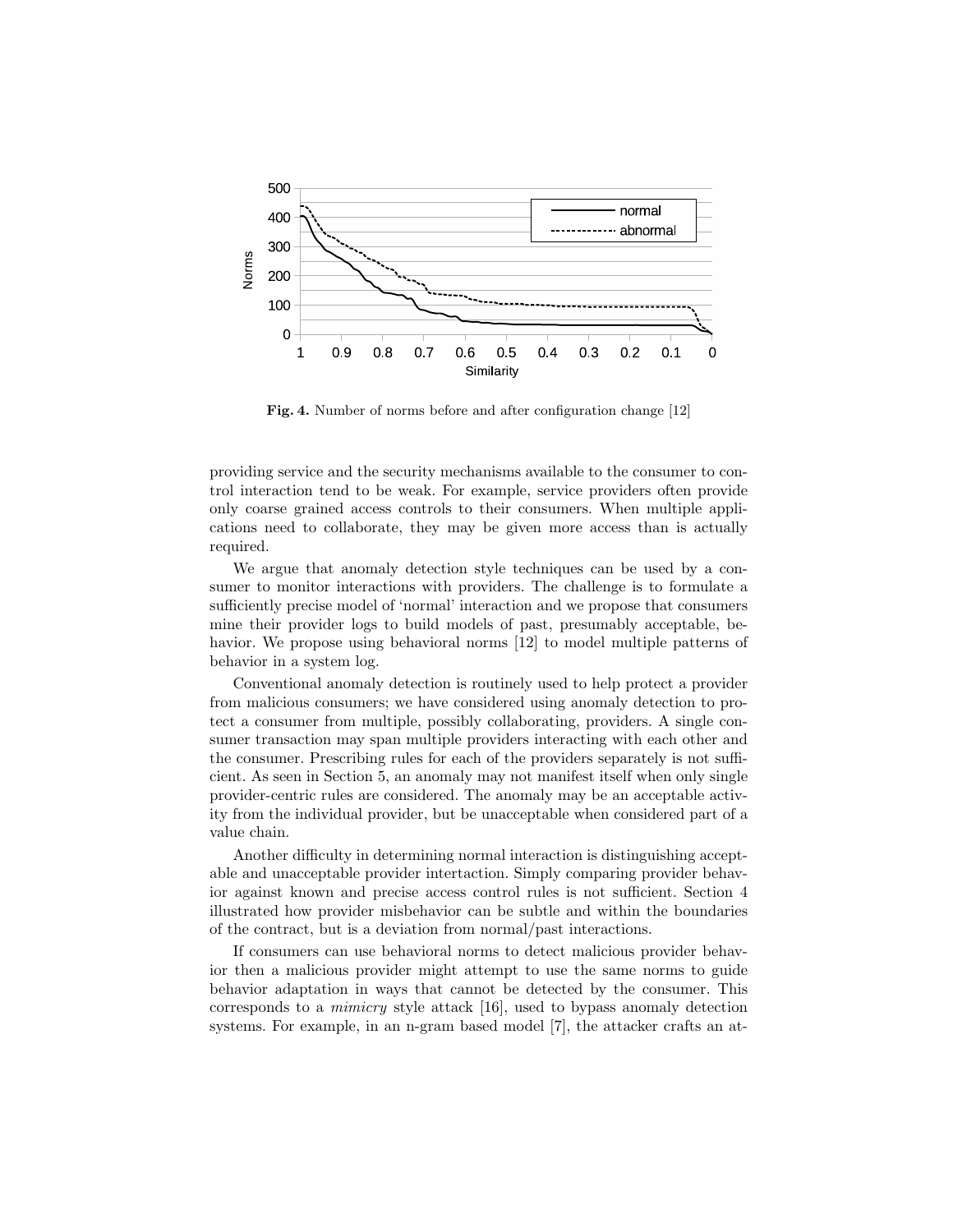tack sequence that contains malicious code but is built entirely of acceptable (n-gram) sequences.

Investigating whether a malicious provider constrained by behavioral norms would find it difficult to mount a successful mimicry attack is a topic for future research. Behavioral norms provide a model of discovered behavior that is considerably more precise than n-grams. To mimic a behavior, one must consider not only the operation itself, but the other attributes (user and provider in our example) that together represent the actions engaged for a common target attribute value (image id in our example) for a given behavioral norm. We conjecture that this provides less flexibility in designing malicious sequences that fit a behavioral norm. Furthermore, as shown in section 5, the model may include aggregated behavior of multiple providers with the consumer. In this case, the malicious provider not only must adjust its own sequences, but must also be able to influence the sequences of the other providers.

Acknowledgments This research has been partly supported by Science Foundation Ireland grant 08/SRC/11403.

#### References

- 1. van der Aalst, W.M., Weijters, T., Maruster, L.: Workflow mining: Discovering process models from event logs. IEEE Transactions on Knowledge and Data Engineering 16(9), 1128–1142 (2004)
- 2. Accorsi, R., Stocker, T.: Automated privacy audits based on pruning of log data. In: EDOCW 12th Enterprise Distributed Object Computing Conference Workshops pp. 175–182 (2008).
- 3. Agrawal, R., Gunopulos, D., Leymann, F.: Mining Process Models from Workflow Logs. Proceedings of the 6th International Conference on Extending Database Technology: Advances in Database Technology, Springer-Verlag (1998)
- 4. Bellovin, S.: The insider attack problem nature and scope. In: Insider Attack and Cyber Security, Advances in Information Security, vol. 39. Springer (2008)
- 5. Dolev, D., Yao, A.: On the security of public key protocols. IEEE Transactions on Information Theory 29(2), 198–208 (1983)
- 6. Foley, S.: A non-functional approach to system integrity. IEEE Journal on Selected Areas in Communications 21(1) (Jan 2003)
- 7. Forrest, S., Hofmeyr, S.A., Somayaji, A., Longstaff, T.A.: A sense of self for Unix processes. In: IEEE Symposium on Security and Privacy. pp. 120–128 (1996)
- 8. Frank, M., Buhmann, J., Basin, D.: On the definition of role mining. In: Joshi, J.B.D., Carminati, B. (eds.) ACM Symposium on Access Control Models and Technologies (SACMAT), pp. 35–44. ACM (2010)
- 9. Hardt, D.: The OAuth 2.0 Authorization Framework. RFC 6749 (Proposed Standard) (Oct 2012), http://www.ietf.org/rfc/rfc6749.txt
- 10. Kuhlmann, M., Shohat, D., Schimpf, G.: Role mining revealing business roles for security administration using data mining technology. In: Proceedings of the Eighth ACM Symposium on Access Control Models and Technologies. pp. 179–186. SACMAT '03, ACM, New York, NY, USA (2003)
- 11. Louw, M.T., Venkatakrishnan, V.N.: Blueprint: Robust prevention of cross-site scripting attacks for existing browsers. In: Proceedings of the 2009 30th IEEE Symposium on Security and Privacy. pp. 331–346. IEEE Computer Society (2009)